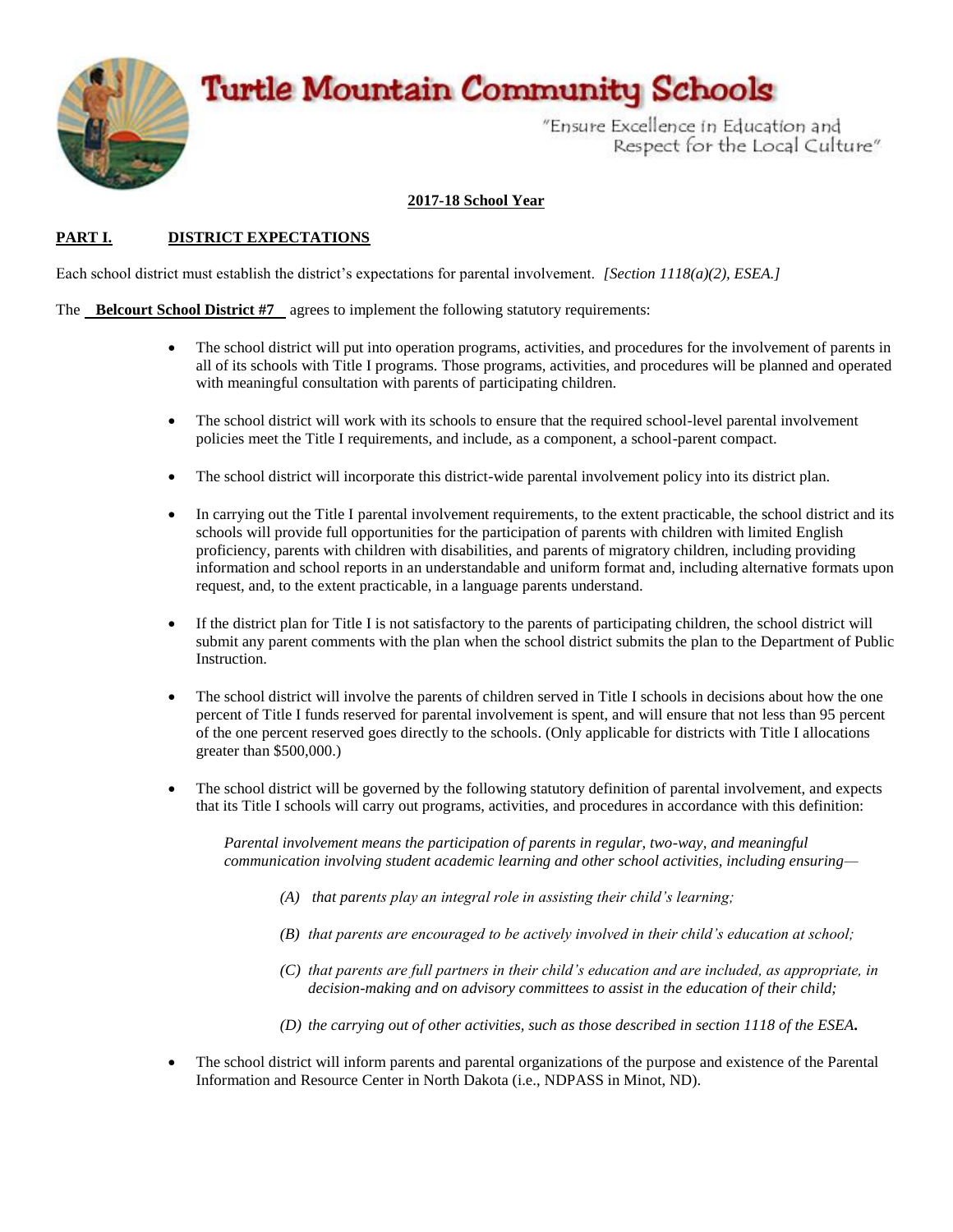### **PART II. DISTRICT PARENTAL INVOLVEMENT POLICY REQUIRED COMPONENTS**

- 1. The **Belcourt School District #7** will take the following actions to involve parents in the joint development of its district parental involvement plan:
	- **I. The Belcourt School District will sponsor a K-12 Open-house for parents and students in the fall of each year.**
	- **II. The Belcourt School District will convene an annual meeting each fall to inform parents of their school's participation under Title I, Title II, Title IV, Title VII and all other programs operated by the Belcourt School District.**
	- **III. The Belcourt School District will encourage parents to attend Parent/Teacher conferences following the completion of the first and third quarters.**
	- **IV. The Belcourt School District will survey parents for the purpose of determining their family educational needs and their expectations of the school district.**
	- **V. The Belcourt School District will form a K-12 Parent Advisory Committee; one for the Elementary K-5 and one for the Middle School – grades 6-8 and one for the High School - grades 9-12. These committees will be responsible for assuring all parents have the opportunity to be involved in the planning, review, and evaluation of federally funded programs in the school system. All parents will be invited to attend these meetings. The activities will include, but not limited to the following:**
	- **VI. The Belcourt School District will hold meetings throughout the school year to formulate suggestions, share experiences with other parents, and participate as appropriate in decisions relating to the education of their children.**
	- **VII. The Belcourt School District will provide timely responses to parent' suggestions.**
	- **VIII. The Belcourt School District has in place a Dispute Resolution policy for any parent, school personnel, or interested person who wishes to file a complaint.**
- 2. The **Belcourt School District #7** will provide the following necessary coordination, technical assistance, and other support to assist Title I schools in planning and implementing effective parental involvement activities to improve student academic achievement and school performance:
	- **I. The Belcourt School District will convene an annual meeting each fall to inform parents of their school's participation under Title I, Title II, Title IV, Title VII and all other programs operated by the Belcourt School District.**
	- **II. The Belcourt School District will convene a meeting each spring to give the community, parents, school staff, and students the opportunity to be involved in the planning, review, and evaluation of federally funded programs.**
	- **III. The Belcourt School District will provide parents with timely information about all school programs and results of their final evaluation reports.**
	- **IV. The Belcourt School District will provide parents with timely information regarding their child's individual assessment with an explanation.**
	- **V. The Belcourt School District will annually update the parent involvement policies and the school/parent compact. The Belcourt School District will provide assistance to parents on understanding the national goals, standards and assessments, child progress monitoring, and decisions relating to their children's education.**
- 3. The **Belcourt School District #7** will build the schools' and parents' capacity for strong parental involvement, in order to ensure effective involvement of parents and to support a partnership among the school involved, parents, and the community to improve student academic achievement, through the following activities specifically described below:
	- A. The school district will, with the assistance of its Title I schools, provide assistance to parents of children served by the school district or school, as appropriate, in understanding topics such as the following, by undertaking the actions described in this paragraph --
		- the state's academic content standards,
		- the state's student academic achievement standards,
		- the state and local academic assessments including alternate assessments,
		- the requirements of Title I,
		- how to monitor their child's progress, and
		- how to work with educators
			- **I. The Belcourt School District will educate staff, with the assistance of parents about the value of parent contributions and how to reach out and work with parents as equal partners in education.**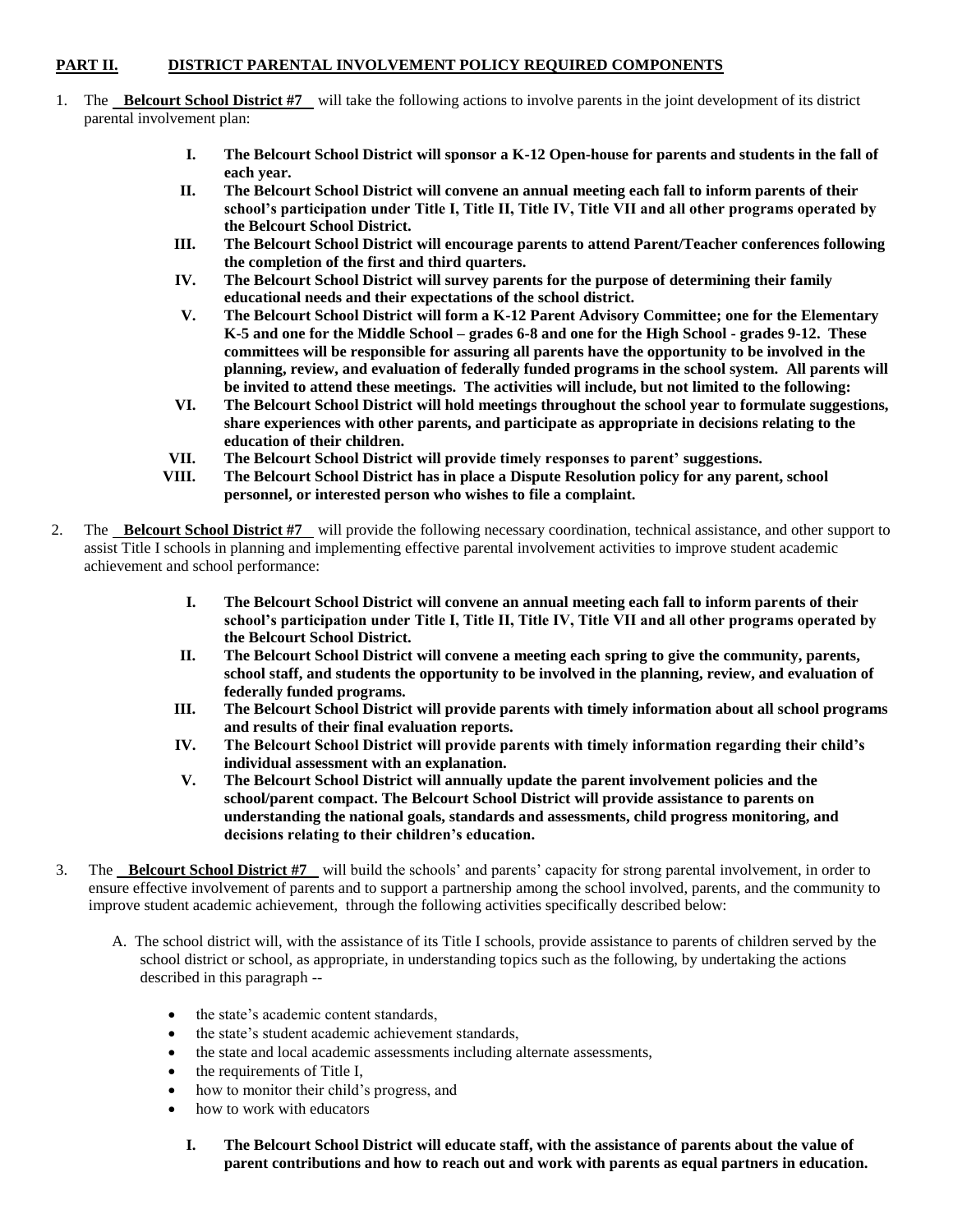- **a. The Belcourt School District will provide training to parents to enhance the involvement of other parents.**
- **b. The Belcourt School District will provide opportunities for parents to learn about child development and parenting.**
- **c. The Belcourt School District will provide materials and opportunities for parents whose child has been identified as limited English proficient or special needs and arrange for inhome conferences, if necessary.**
- B. The school district will, with the assistance of its Title I schools, provide materials and training to help parents work with their children to improve their children's academic achievement, such as literacy training and using technology, as appropriate, to foster parental involvement, by:
	- **I. School-wide**
		- **a. Native American Student Information System (NASIS) Training**
		- **b. NorthWest Evaluation Association (NWEA) Testing**
		- **c. Open House – Back-to-School Picnic**
	- **II. Specific to Building**
		- **a. Kindergarten Round-Up**
		- **b. Science Night**
		- **c. Kindergarten Literacy**
		- **d. Math Literacy Night**
		- **e. Technology Night**
		- **f. Computer Literacy Night**
		- **g. Reading Literacy Night**
		- **h. Cultural Night**
		- **i. Career and Technical Education Night**
- C. The school district will, with the assistance of its Title I schools and parents, educate its teachers, pupil services personnel, principals and other staff, in how to reach out to, communicate with, and work with parents as equal partners, in the value and utility of contributions of parents, and in how to implement and coordinate parent programs and build ties between parents and schools, by:
	- **I. Monthly/Quarterly Newsletters**
	- **II. Teacher In-service**
	- **III. Websites**
	- **IV. Publications/articles relating to parent involvement**
	- **V. Agendas**
	- **VI. Develop and maintain parent page on the school website**
- D. The school district will, to the extent feasible and appropriate, coordinate and integrate parental involvement programs and activities with Head Start, Reading First, Early Reading First, Even Start, Home Instruction Programs for Preschool Youngsters, the Parents as Teachers Program, and public preschool and other programs, and conduct other activities, such as parent resource centers, that encourage and support parents in more fully participating in the education of their children, by:
	- **I. Kindergarten Brochure**
	- **II. Kindergarten Round-up**
	- **III. Tiny Turtles Preschool and Head Start Visitation**
	- **IV. Tiny Turtles Preschool and Head Start Transition Meeting**
	- **V. Open House**
- E. The school district will take the following actions to ensure that Title I information related to the school and parentprograms, meetings, and other activities, is sent to the parents of participating children in an understandable and uniform format, including alternative formats upon request, and, to the extent practicable, in a language the parents can understand:
	- **I. School Billboard**
	- **II. TMCS Website**
	- **III. Monthly/Quarterly Newsletter (high school to publish quarterly)**
	- **IV. AllCall Notification System**
	- **V. Local Radio – KEYA**
	- **VI. Local Newspapers – Turtle Mountain Times, Turtle Mountain Star**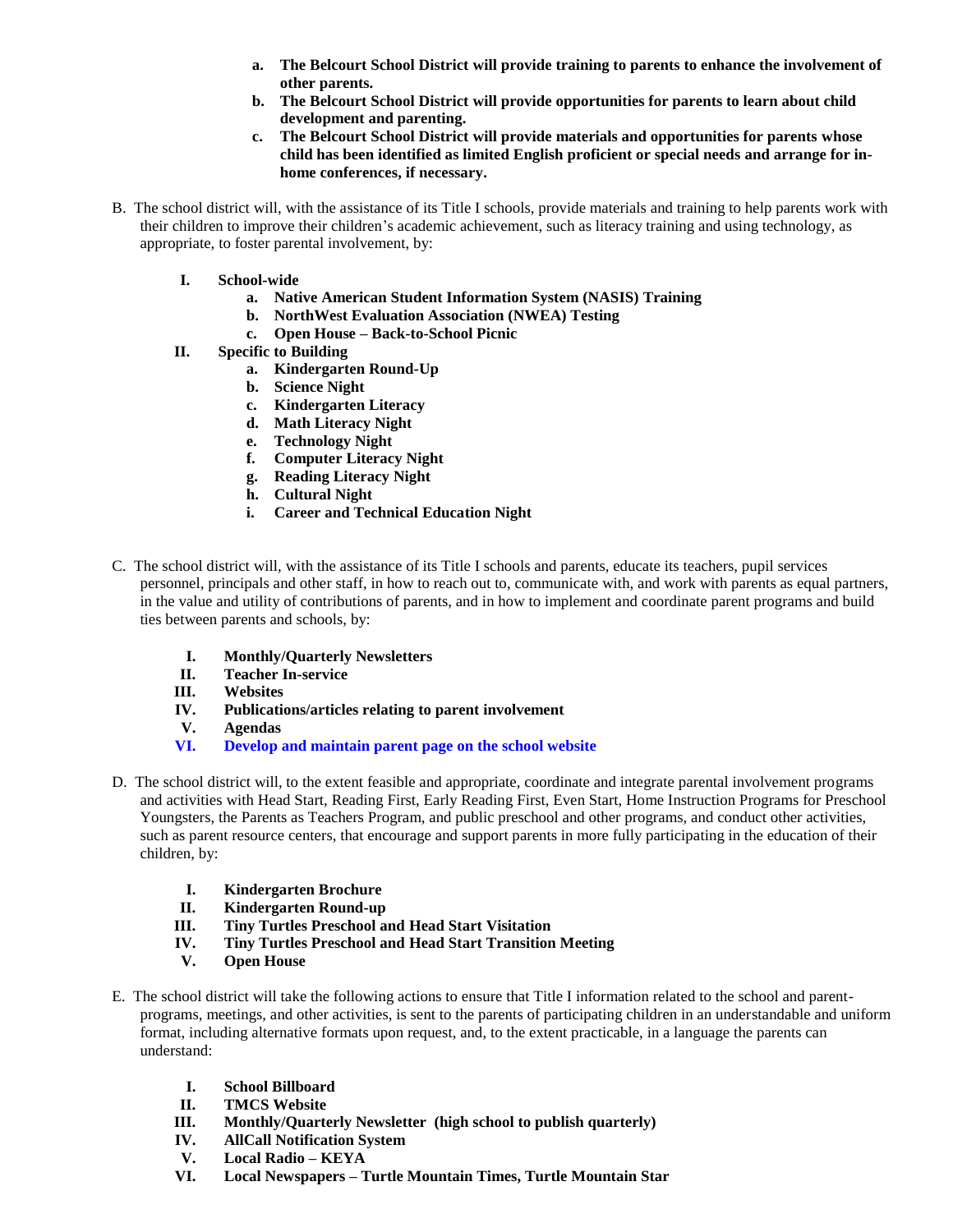**VII. Title I Fall Meeting**

#### **VIII. Title I Spring Meeting**

- 4. The **Belcourt School District #7** will coordinate and integrate parental involvement strategies under Title I with parental involvement strategies under the following other programs: [Insert programs, such as: Head Start, Reading First, Early Reading First, Even Start, Parents As Teachers, Home Instruction Program for Preschool Youngsters, and state-operated preschool programs], by:
	- **I. Tiny Turtles Preschool Program**
	- **II. The Belcourt School District will form partnerships with community organizations and businesses in an effort to promote parental involvement of their employees in the school.**
- 5. The **Belcourt School District #7** will take the following actions to conduct, with the involvement of parents, an annual evaluation of the content and effectiveness of this parental involvement policy in improving the quality of its Title I schools. The evaluation will include identifying barriers to greater participation by parents in parental involvement activities (with particular attention to parents who are economically disadvantaged, are disabled, have limited English proficiency, have limited literacy, or are of any racial or ethnic minority background). The school district will use the findings of the evaluation about its parental involvement policy and activities to design strategies for more effective parental involvement, and to revise, if necessary (and with the involvement of parents) its parental involvement policies.

**The Belcourt School District Parent Advisory Committees will play an integral role in the review process and it will be the responsibility of the school's principals to oversee the evaluation process. This committee will be responsible for assuring all parents have an opportunity to be involved in the planning, review, and evaluation of federally funded programs in the school system.**

**The Belcourt School District will conduct an annual evaluation of the content and effectiveness of the parent involvement policy to determine effectiveness and identify barriers to greater participation by parents in activities. The results of the parent survey will be incorporated into the following year's plan of action for parent involvement.**

- 6. The **Belcourt School District #7** will take the following actions to involve parents in the process of school review and improvement:
	- **I. Invite parents to be active members of the School Reform Teams and School Improvement Plan Committees at each school and encourage parents to become a member of the Parent Advisory Committee.**
	- **II. Provide administrative support to the Parent Advisory Committees (PAC).**
	- **III. Provide training for staff and parents.**

### **PART III. DISCRETIONARY DISTRICT PARENTAL INVOLVEMENT POLICY COMPONENTS**

The District Parental Involvement Policy may include additional paragraphs listing and describing other discretionary activities that the school district, in consultation with its parents, chooses to undertake to build parents' capacity for involvement in the school and school system to support their children's academic achievement, such as the following discretionary activities:

- Involve parents in the development of training for teachers, principals, and other educators to improve the effectiveness of that training.
- Provide necessary literacy training for parents from Title I, Part A funds, if the school district has exhausted all other reasonably available sources of funding for that training.
- Pay reasonable and necessary expenses associated with parental involvement activities, including transportation and child care costs, to enable parents to participate in school-related meetings and training sessions.
- Train parents to enhance the involvement of other parents.
- In order to maximize parental involvement and participation in their children's education, arrange school meetings at a variety of times, or conduct in-home conferences between teachers or other educators, who work directly with participating children, with parents who are unable to attend those conferences at school.
- Adopt and implement model approaches to improving parental involvement.
- Establish a district parent advisory council to provide advice on all matters related to parental involvement in Title I, Part A programs.
- Develop appropriate roles for community-based organizations and businesses, including faith-based organizations, in parental involvement activities.